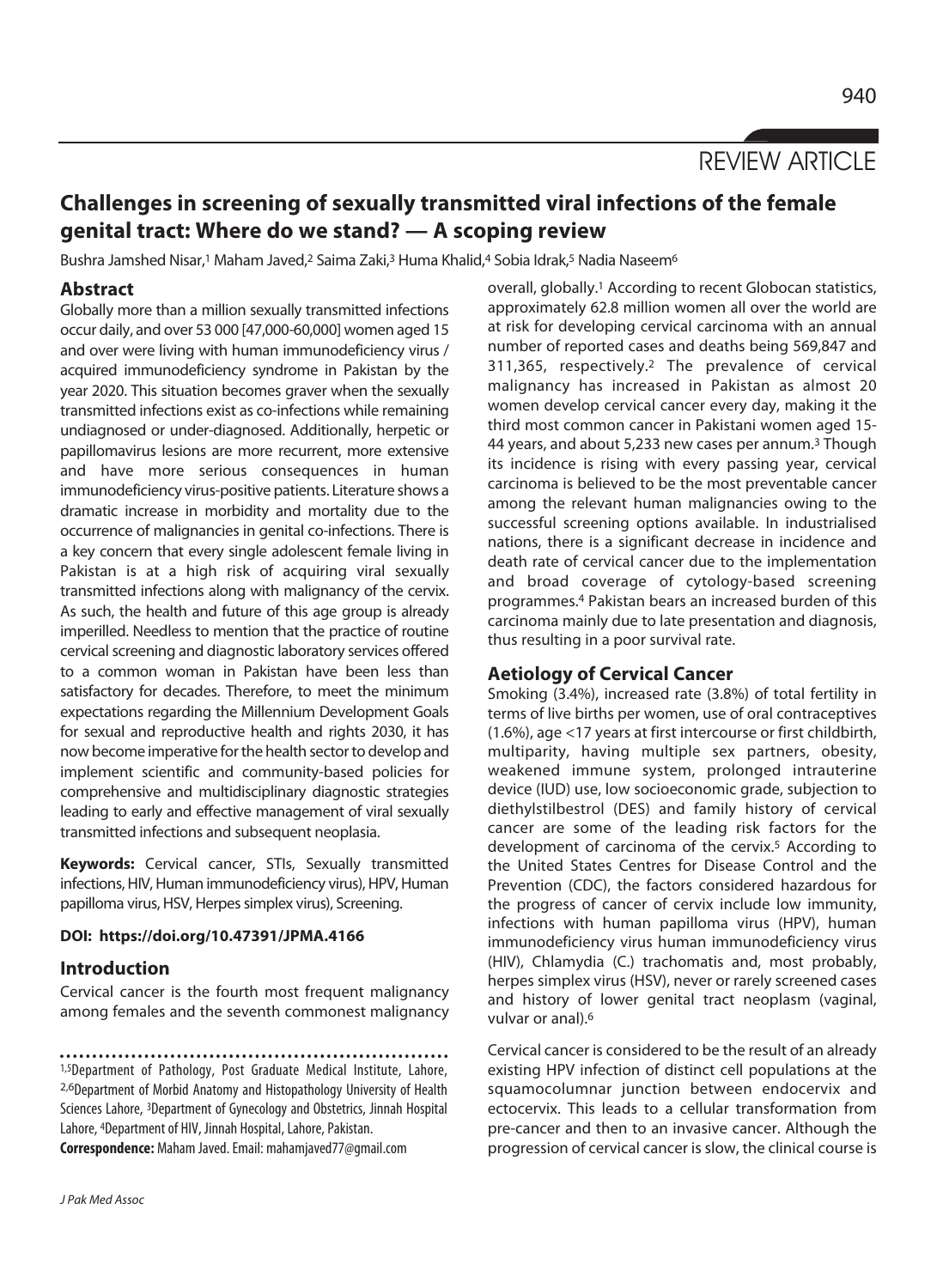rapid once the invasion has developed.7

# **Screening Services in Pakistan**

Studies from Pakistan have highlighted that the increasing burden of cervical cancer is mainly attributed to its diagnosis at an advanced stage, lack of screening awareness and increased cost of treatment, thus resulting in poor survival rate. Mass screening programmes on the national level and ensuring quality public health education is therefore imperative to save the women from this cancer.8 Fortunately, literature reveals that cervical carcinoma has a slow progression rate and because of its monocausal genesis, earlier detection in pre-cancerous stages can save many lives. This can be achieved by reinforcement of cytology-based programmes implemented decades ago and more efficient screening of HIV, HPV and HSV women aged 30 years or older. Cytology-based screening programmes have markedly reduced the incidence and mortality of cervical malignancy in the developed countries compared to the developing countries where such facilities are not freely available.9 Screening analysis for women associated with this disease is too low in the developing countries due to barriers including limited knowledge about the disease, lack of awareness of preventable diseases, and non-availability of resources and encouragement from family and community.10

#### **Cervical Cytology Classification Systems**

The World Health Organisation (WHO) system for histological classification of dysplasia of the cervix includes mild, moderate or severe with a separate category of carcinoma in situ (CIS). The term cervical intraepithelial neoplasia (CIN) was presented to classify the cervical lesions into 3 stages;  $CIN-1 = mild$  dysplasia,  $CIN-2$  = moderate dysplasia, and  $CIN-3$  = severe dysplasia. The classical method of screening for these lesions is based on the cytological evaluation of smears.11

Another widely used method of classification is The Bethesda System (TBS) which evolved from 1991 till 2001 with the inclusion of HPV testing as a mandatory part of reporting.12 In 2006-12, management guidelines for atypical cervical cytology were repeatedly upgraded by including high-risk HPV genotyping for triage and followup. In the latest 2014 TBS, further additions were made which include reporting of adequacy guidelines for special situations, inclusion of immunocytochemistry procedures for HPV detection, whereas in locales where HPV testing is not available, regular Papanicolaou (Pap) testing was declared as the primary screening method.13 There is reasonable amount of data on Pap smear testing in Pakistan available, but literature on the updated (2014)

TBS and its related data in the local population is hard to find in the recommended search engines.

#### **Sexually Transmitted Infections (STIs)**

The WHO defines STIs as Infections that "spread mainly by sexual contact, including vaginal anal and oral sex". More than 30 different bacteria, viruses and parasites have been reported to be transmitted through sexual contact; eight of these are related to a high incidence of STIs. Out of these eight, four are curable, including Trichomonas (T.) vaginalis, C. trachomatis, Treponema (Tr.) palladium and, Neisseria (N.) gonorrhoea, while four are incurable, including HIV, HSV-1/2, HPV, and Hepatitis B virus (HBV) and Hepatitis C virus (HCV). STIs rank among the top five diseases for which people seek clinical care all over the world and is a major cause of morbidity.14 The WHO estimates that 1 million STIs are reported every day worldwide, with an increase in the number of aetiological agents, thus enhancing the severity of the disease. Approximately 357 million new cases of infectious diseases per annum occur globally and STIs comprise 1 in 4 of these infections, including chlamydia, gonorrhoea, syphilis and trichomoniasis. Up to 500 million females are estimated to have HSV infection and nearly 290 million females are concomitantly HPV-positive.15 C. trachomatis and other viral STIs in combination, including various HPV genotypes, HIV and HSV-2 have been reported to play an aggressive role in causing cervical cancer.16

#### **Human Papillomavirus (HPV)**

HPV is an extremely prevalent sexually transmitted virus. This virus has 40 different genotypes that infect the genital mucosa; some of which are considered carcinogenic (high risk), including types 16, 18, 31, 33, 35, 39, 45, 51, 52, 56, 58, 59, 68, 73 and 82.17 Local studies from Pakistan have reported increased frequency of cervical cancer associated with the persistence of high-risk HPV infection.18 The complete cycle of HPV carcinogenesis ranges from initial infection to persistent infection with a cellular transformation to precancerous lesions and then to invasive cancer, taking decades in most cases with a minimal latency period of about seven years.19 Epidemiological studies over the years have concluded that there is a strong biological relationship between highrisk HPV and HSV-2 in the genesis of cervical cancer.

#### **Herpes Simplex Virus (HSV)**

HSV belongs to the herpes viridae family which includes HSV-1, HSV-2, Varicella (V.) zoster, cytomegalovirus, and Epstein Bar virus (EBV) etc. About 60-95% of mature humans are either carriers of herpes viruses or are affected by the related diseases which present in the host as latent infections and manifest depending upon the port of entry, condition of host's immune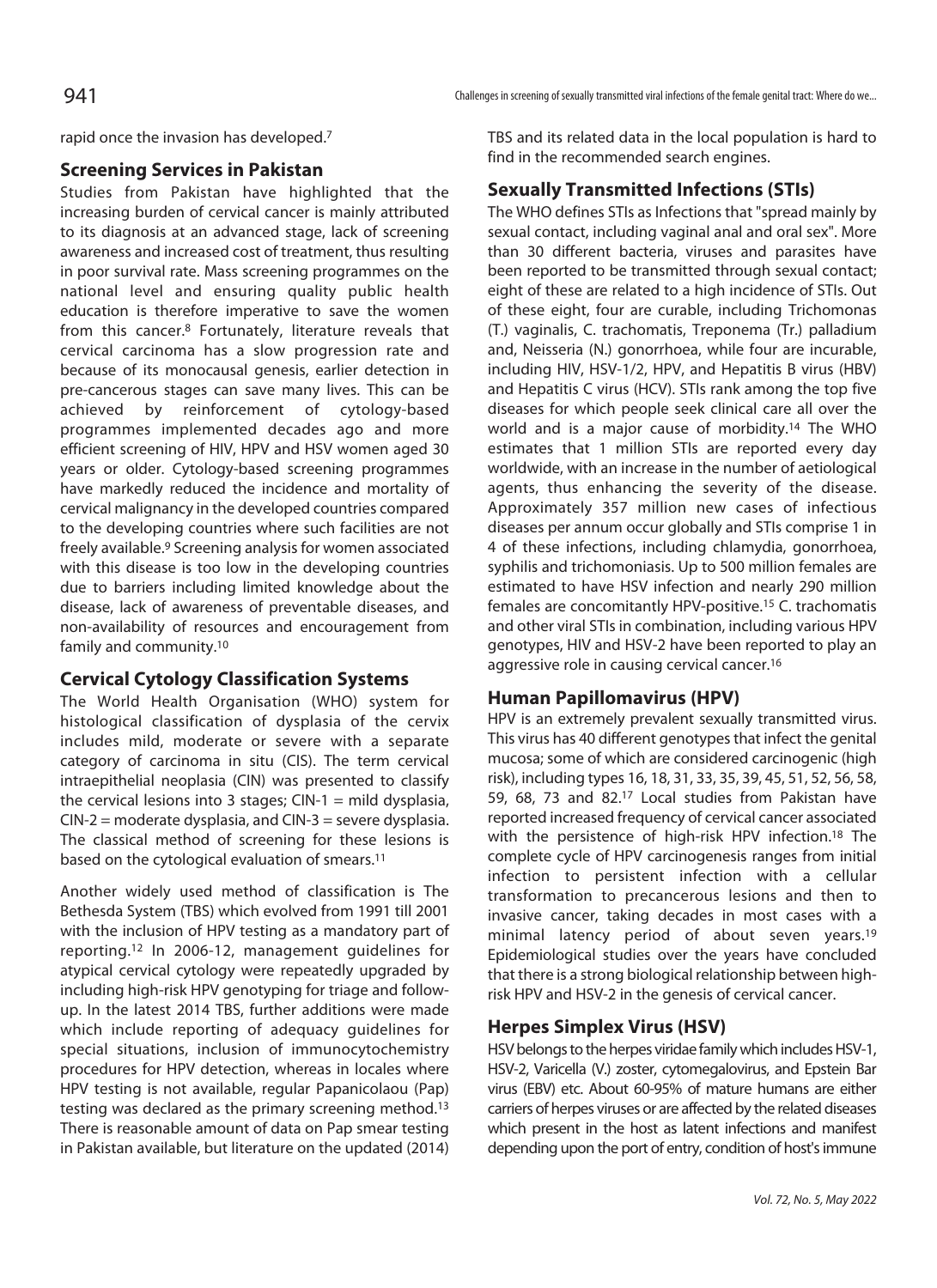system, and frequency of entries.<sup>20</sup> According to the latest WHO statistics, approximately 3.7 billion people aged <50 (67%) are infected by HSV-1 worldwide, and almost 417 million people aged 15-49 (11%) globally have HSV-2 infection. Around 70% of these oro-genital herpetic infections are asymptomatic. HSV-1 is usually related to orofacial diseases, while HSV-2 is by tradition associated with genital diseases.<sup>1</sup> Lesion location, however, is not necessarily indicative of the viral type, as HSV-1 is associated with genital infections more often than HSV-2 in some unique subpopulations.21

HSV epidemiology seems to be progressing in Asia, hence, there is a need for extended seroprevalence monitoring and aetiological surveillance of genitourinary diseases, especially genital herpes.22 HSV-1 is a ruling cause of genital herpes in developed areas, specifically in females who are aged <25 years, and is reported during childhood in societies with low socioeconomic status. The incidence of positive HSV-2 deoxyribonucleic acid (DNA) serology, and increased viral load causes progression of cervicitis to CIN or frank cervical malignancy.23

Irrespective of the serotype of HSV, the association of an increased risk of cervical carcinoma in women with antibodies against HSV-2 has been suggested by several studies. The mechanism of action of HSV-2 in causing CIN/cancer is the "Hit and Run" hypothesis which states that HSV-2 plays role in some phase of cervical carcinogenesis and is not involved in the retention of HSV viral genes, therefore HSV-2 is not detected constantly in the cervical biopsies of CIN/cancer, suggesting that HSV is essential for the early transformation of cells and not for its progression. Other theories postulate HSV-2 as a beginner for cervical cancer and HPV continues its way to carcinogenesis.24

#### **Human Immunodeficiency Virus (HIV)**

With each passing decade, a 10-fold increase in HIV burden is seen in Pakistan, including it among 12 countries in the Asia-Pacific region where more than 10% of people living with HIV are expected by 2030.1 Individuals infected with HIV have shown a dramatic increase in mortality due to HIV-associated malignancies, thus causing an increasing number of overall deaths among persons with HIV infection.25 A local report from Pakistan reveals HIV prevalence as 0.6% among female sex workers and <0.1% in females >15 years of age.18 The reported data may represent the tip of the iceberg as HIV testing and registration is extremely below par in Pakistan. Prathima et al. showed abnormal cervical cytology in 30% of HIV-positive women, out of which 10% had high-grade squamous intraepithelial lesions (HSILs), 15% had low-grade squamous intraepithelial lesions (LSILs) and 5% had atypical squamous cells of undetermined significance (ASCUS). Also, HPV infection was detected in all women who had HSIL.26 Similar results were seen in an African study which showed increased HSIL (34%) in HIV-positive females.27

# **Concomitant HIV-HPV-HSV Co-infections and Cervical Neoplasia**

Women who are infected with HIV have been reported to have the highest occurrence and persistence of HPV infection and have a greater risk for abnormal Pap smears as well as cervical cancer.28

Furthermore, genital HSV infection has traditionally been identified as a risk factor in HIV acquisition. It is postulated that HSV-2 shedding in genital tract infection gives rise to increased risk of HIV acquisition.29 Increased susceptibility is because of increased ulceration and inflammation present in the skin and mucosa of persons who are HSV-2 infected. These ulcerations are linked with the increased entry of cluster of differentiation-4 (CD4)-bearing lymphocytes, therefore a huge amount of target cells for HIV attachment and entry are present in the genital tract of persons infected with HSV-2 infection. Migration of activated lymphocytes to the lesions of genital herpes results in an increased local HIV replication on mucosal surfaces.30 Previously it was thought that HSV-2 infections might induce mutations and oncogenesis in HPV-infected cervical cells, therefore it seems difficult to understand from previous research whether HSV-2 is a true causative factor or if the relationship between HSV-2 antibodies and invasive cervical carcinoma is due to the residual effect of HPV infection or other STIs.<sup>31</sup> According to seroepidemiological studies, HSV2 infection along with HPV has a strong association with CIN and cervical cancer compared to the healthy women.32,33

Data related to the prevalence of cervical carcinoma in HIV-positive females is hard to find in literature from Pakistan. There are ample reports related to HPV and cervical carcinogenesis, but no study has yet tried to relate to the isolated HSV infection or concomitant HIV-HPV-HSV infections and their association with the abnormal Pap testing in Pakistani females. The current review was planned to ascertain the carcinogenic potential of cervicovaginal viral co-infections in Pakistani women, and to explore and overcome the challenges related to screening practices in this part of the world.

#### **Materials and Methods**

**Study protocol:** The scoping review-based analysis was conducted in line with the Preferred Reporting Items for Systematic Reviews and Meta-Analyses (PRISMA) guidelines.34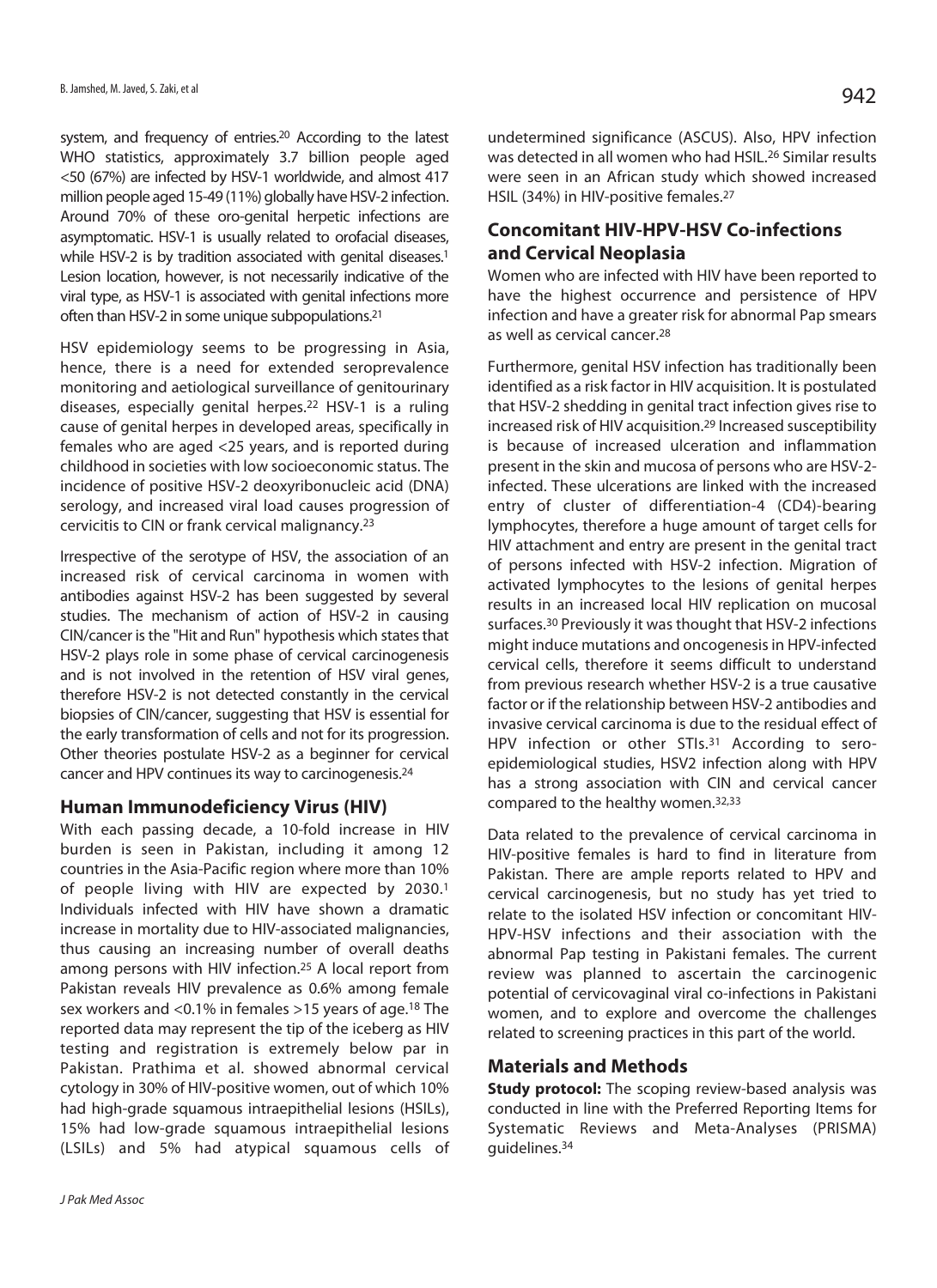**Search strategy:** A search of published works was done using PubMed, Scopus, Web of Science, and Cochrane Library databases for relevant publications from January 1989 to July 2021. The medical subject headings (MeSH) key words used in the search were "Cervical cancer", "STIs (sexually transmitted infections)", "HPV (Human papillomavirus)", "HIV (Human immunodeficiency virus)", "HSV (Herpes simplex virus)", "Screening" and "Cytology". The reference lists of the articles were also searched to identify missed studies. No restriction was applied in terms of the time of publication or language. To facilitate the screening process of studies from online databases, all search results were downloaded into EndNote X8.

**Inclusion and exclusion criteria:** Full-text hospital- and clinic-based studies, as well as review articles, were considered where the cytological analysis was carried out by pathologists between January 1989 and July 2021. Studies considering women of age group 18-45 years presenting at least 2 days after the menstrual cycle with vaginal discharge were included. Pregnant women, females using any type of contraceptives, or diagnosed cases of any type of genital tract carcinoma, especially cervical carcinoma, were excluded.

**Data extraction:** Information was extracted from the shortlisted studies, such as first author's name, year of publication, the geographical region in which the study was carried out, duration of the study, sample size, gender and age of the studied sample, the prevalence rate of cervical cancer, sampling method, laboratory techniques used, any statistically significant results found and conclusions drawn by the authors regarding the efficacy of different laboratory techniques in the early diagnosis of cervical carcinoma.

# **STI Burden in Pakistan**

In Pakistan, STIs are evolving as a foremost health problem. A study in 2008 showed a prevalence of 4.4% of one of the 5 STIs in the general population of 6 main cities of Pakistan. The incidence rate of STIs is higher as majority of the people with STIs do not present to physicians due to social, moral, cultural or educational restraints.35 There is currently no appropriate STI reporting system in Pakistan and, hence, there is a scarcity of epidemiological data available that can be accessed through institutional and regional registries, which may not be true representative of the burden. According to the Ministry of Health, Islamabad, the provision for STIs in Pakistan is burdened with mistreatment and death from mal-practised strategies, thus effective counselling, follow-up, and testing for asymptomatic infections should be done. Only 2.6% of women actually take benefit of Pap screening services and that too, once in life. There is a deep concern that in

Pakistan, each young adolescent girl is at risk of acquiring viral STIs along with carcinoma of the cervix, depicting the dark future and bad health of this generation.<sup>36</sup> Also, drug resistance for this cancer is becoming a grave health concern for decades, proving to be the leading cause of female mortality in Pakistan. Females infected with HIV have been reported to have the highest incidence and persistence of HPV infection and have a high risk for abnormal Pap smears as well as cervical cancer.37

According to the National Health and Nutrition Examination Survey (NHANES), HSV prevalence was found to be increased in females having any type of cancer. In the same way, a higher risk of positivity of HSV-2 infection has been discovered in females with cervical dysplasia and carcinoma in situ.25 It has been reported by several studies that an increased risk of cervical cancer was found in the female population who had antibodies against HSV-2. A Latin American case-control study on 766 histologically diagnosed cases of cervical carcinoma revealed that females with positive HSV-2 have a 60% risk of cervical carcinoma compared to females with seronegative HSV-2. A study from Nepal reported HSV-2 in 11% cases of CIN I, 33% cases of CIN III and 40% cases of carcinoma cervix with a subtle increasing level of antibody.38 In India, the detection of HSV was higher than HPV in cervical smears and was strongly associated with squamous intraepithelial lesion and carcinoma.<sup>39</sup> In contrast, studies from China<sup>40</sup> and Jamaica41 reported no such relation between concomitant HSV-HPV infection and cervical neoplasia. These variabilities in data reporting may be attributed to the differences in the diagnostic methods employed and the presence or absence of symptomatic cervical infections in females for sampling purpose. The US Federal Drug Agency (FDA) recommends type-specific antibody testing during the latent or earliest period of infection, followed by a molecular analysis, including nucleic acid amplification tests (NAATs). Polymerase chain reaction (PCR) tests are now FDA-cleared for testing of anogenital specimens for HSV-1 and HSV-2.42 Pakistan, on the other hand, completely lacks even basic HSV testing services on serology for routine cases with cervical infections and/or neoplasia. This has led to scant or underreported data regarding a potential link between HSV and cervical neoplasia in the local population.

A recent French study reported higher prevalence of highrisk HPV types in HIV-positive females compared to HIVnegative women (77% vs 55%, p=0.014). In addition, highrisk HPV infections were found to be more prevalent in HIVpositive women (55% vs 33%,  $p=0.03$ ).<sup>43</sup> A study from lower middle income country (LMIC) Nigeria in 2014 revealed HSV-2 prevalence 73% among women aged 15-60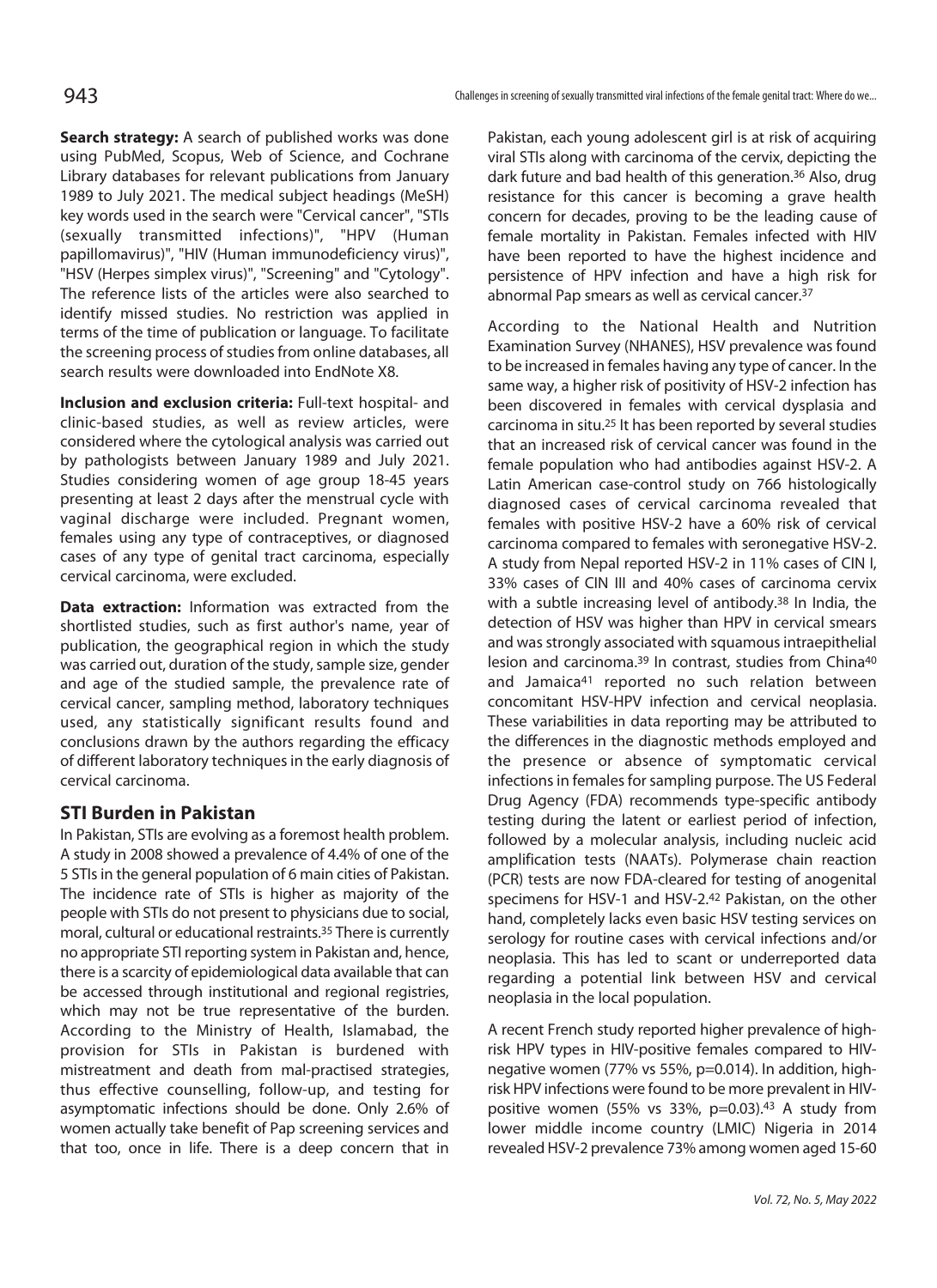years, and among these women 54% presented with cervical inflammation, 10.5% with squamous intraepithelial lesions (SILs) and 50% of them were HIV-positive, thus concluding that HSV-2 infection markedly increased the risk of HIV and HPV infections by causing severe inflammation of the cervix.<sup>44</sup> Another recent Nigerian study reported increased prevalence of HSV-2 infection in HIVpositive women (75% vs 45%) and more SIL in HIV patients (15% vs 7%) compared to HIV-negative women. Moreover, higher incidence of SIL (54%) was seen in triple positive (HPV+, HSV-2+, EBV+) HIV patients.45 A study determined the association between HPV and abnormal cytological findings in HIV-positive females, and showed high-grade dysplasia (most commonly CIN II/III and invasive squamous cell carcinoma [SCC]) in 97% of the cases. Moreover, significant association was found between high-risk HPV and cervical precancerous lesions (p<0.001).46

No study has yet been reported from Pakistan on the association between cervical cytological findings and the concomitant viral burden in the local female population. This scarcity reflects lack of focus and priority of the health sector and the healthcare professionals, especially the gynaecologists and infectious diseases personnel, in considering the burden of cervical neoplasia in relation to the dual or triple viral testing in females.

As far as the evolution in practice of cervical screening is concerned, Women's Interagency HIV Study (WIHS) explained that Pap smear screening test should be done after every 6 months in case of abnormal cytology results and invasive cervical carcinoma in HIV-positive cases. During their 5-year follow-up results, almost 73% of HIVpositive females had at least one abnormal Pap smear compared to 42% in HIV-negative females.47

Similarly, the New York State Department of Health (NYSDOH) AIDS Institute Medical Care Criteria Committee updated its guidelines regarding cervical screening for dysplasia and cancer in patients with HIV by incorporating current, evidence-based recommendations for HPV vaccination, cervical cytological screening, and follow-up of abnormal test results. These comprehensive guidelines also address the ongoing need for diligence in the early identification and treatment of precancerous and cancerous lesions.48

Despite many awareness and prevention programmes launched in Pakistan over the years, the incidence of HIVand HPV-induced cervical cancer is still rising day by day.18 Policy guidelines need to be updated and implemented. HPV-16 and 18 are considered the two vaccine-preventable types, and contribute to 70% of all cervical cancer cases. Vaccination of young women

before marriage could be the most effective preventive measure against cervical cancer in Pakistan. The WHO Cervical Cancer Elimination Modelling Consortium (CCEMC) recommends that if 90% coverage of HPV vaccination of girls by age 15 could be carried out, along with 70% coverage of screening, followed by 90% application of treatment, then cervical malignancy could be eradicated globally by 2030. Therefore, multiple and synchronised policies should be made to increase the HPV vaccination status from 15% to 90% in order to reach this target by 2030.49 For the primary prevention against HPV, cervarix and gardasil are the available vaccines in Pakistan.<sup>50</sup> However, the utility of this vaccination is reported to be negligible as no formal HPV vaccination and immunisation programme exists in Pakistan.

Pakistan is a Muslim country where basic knowledge about STIs is minimal. Surveillance plans are limited and commonly ignored, thus resulting in lack of knowledge regarding authentic incidence of STIs. Latest diagnostic techniques are not usually implemented, and there is insufficient standardisation of medical measures. A major challenge observed is the difficulty in attaining STI prevalence facts from women. Majority of Pakistani women consult family elders, local 'hakeems', quacks or 'daies' instead of gynaecologists and professional healthcare providers because of proximity and costeffectiveness. Family and spousal pressures and strong society opinion halt their access to male physicians. They are frequently busy in domestic tasks and are fully dependent on men with restricted decisive control in their sexual relationships. Moreover, religious and social beliefs oppose open discussion of sexual matters. The low socio-economic status of females restricts their economic choices, which may result in substitute sex for money or other forms of financial support. Inadequate healthcare services stop the adequate prevention and management of STIs. Long-lasting misunderstandings contribute to the nationwide negligence of STI treatment and prevention.51,52 Therefore, the variations in STI prevalence may be credited to the dispute in setups, social beliefs and level of awareness that build the strong bases for a persistent and progressive course of cervico-vaginal infections, leading to dysplasia and preceding malignancy.

#### **Recommendations and Conclusion**

Health systems around the globe are striving to achieve 2030 Sustainable Development Goals (SDGs) stating, "By 2030, the universal approach will be developed for sexual and reproductive healthcare services, including family planning, information and education and the incorporation of reproductive health into national plans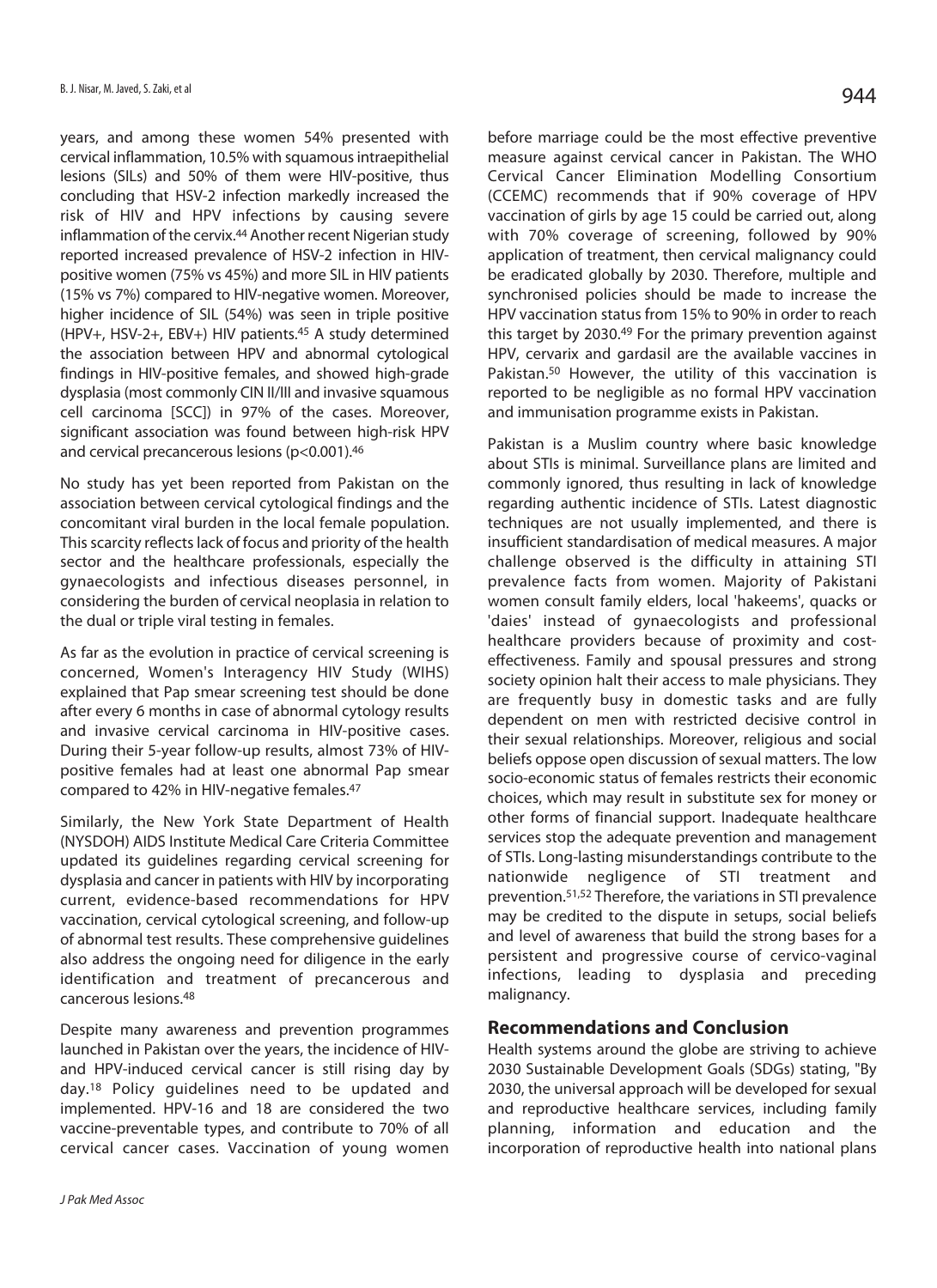and projects". Pakistan is one of the countries with the highest maternal and neonatal mortality rates, thus calling for expeditious strategic planning to improve women's health especially in underprivileged sectors.

The elements that regulate the health activities in Pakistan can be seen in numerous physical, socioeconomic, educational, and political circumstances. Therefore, robust health education and awareness regarding viral STIs screening and their timely diagnosis should be emphasised for control of the transmission. There is an intense need to encourage safe sexual practices and STI-associated counselling without a fear of social taboos. Many women at the time of HIV detection are older and others already have an infection with HPV or cervical carcinoma, therefore in these cases expanding of the plans should be carried out to accelerate quick diagnosis and to engage patients with repeated cervical testing. In addition, regular and mandatory counselling and educational interventions in STI clinics for vulnerable groups must be ensured in public as well as all private health sectors in Pakistan.

Regular screening by Pap test for females with HIV and implementation of vaccination for HPV should be included as an interpretative part of prevention. Licensing of HPV vaccine, robust relevant health awareness campaigns and inclusion in the national immunisation programmes is the dire need of the time. The efficacy of vaccination is directly associated with the whole coverage of the community due to herd immunity, and the number of doses given, like two or three doses in accordance with age. Therefore, the extensive vaccine efficacy against cervical carcinoma among females vaccinated at age <20 years should be encouraged. Thus, vaccination combined with screening potentially eliminates the incidence of cervical cancer.

Also, serological and molecular categorisation of different viral agents causing STIs may be carried out in routine for prospective registries. In other words, the ultimate factual, scientific and compassionate outcome is to introduce an improved way for early diagnosis and more effective management of STIs that will eventually help to minimise the healthcare burden related to the disease.

#### **Disclaimer:** None.

#### **Conflict of Interest:** None.

#### **Source of Funding:** None.

#### **References**

1. Organization WH, 2018. Global Health Observatory. Geneva: World Health Organization. [Online] 2018 [Cited 2020 Jan 20].

Available from: URL: https://www.who.int/health-topics/cervicalcancer#tab=tab\_1.

- 2. Bray F, Ferlay J, Soerjomataram I, Siegel RL, Torre LA, Jemal A. Global cancer statistics 2018: GLOBOCAN estimates of incidence and mortality worldwide for 36 cancers in 185 countries. CA Cancer J Clin 2018; 68: 394-424.
- 3. Control CfD, Prevention. Basic information about HPV and cancer. Atlanta, Georgia: Centers for Disease Control and Prevention, National Center for HIV/AIDS, Viral Hepatitis, STD, and TB Prevention, Division of STD Prevention. [Online] 2013 [Cited 2020 Feb 18]. Available from: URL: https://www.cdc.gov/std/hpv/stdfact-hpv.htm.
- 4. World Health Organization. Electronic address: sageexecsec@who.int. Human papillomavirus vaccines: WHO position paper, May 2017- Recommendations. Vaccine 2017; 35: 5753-5.
- 5. Fontham ET, Wolf AMD, Church TR, Etzioni R, Flowers CR, Herzig A, et al. Cervical cancer screening for individuals at average risk: 2020 guideline update from the American Cancer Society. CA Cancer J Clin 2020; 70: 321-46.
- 6. Momenimovahed Z, Salehiniya H. Incidence, mortality and risk factors of cervical cancer in the world. Biomed Res Ther 2017; 4: 1795-811.
- 7. Aggarwal P. Cervical cancer: can it be prevented? World J Clin Oncol 2014; 5: 775-80.
- 8. Batool SA, Sajjad S, Malik H. Cervical cancer in Pakistan: A review. J Pak Med Assoc 2017; 67: 1074-7.
- 9. Armstrong SF, Guest JF. Cost-Effectiveness and Cost-Benefit of Cervical Cancer Screening with Liquid Based Cytology Compared with Conventional Cytology in Germany. Clinicoecon Outcomes Res 2020; 12: 153-66.
- 10. Ndejjo R, Mukama T, Kiguli J, Musoke D. Knowledge, facilitators and barriers to cervical cancer screening among women in Uganda: a qualitative study. BMJ Open 2017; 7: e016282.
- 11. Jin J, Yue CY. Analysis of the efficacy of liquid-based cytology combined with HPV genotypes in screening cervical lesions in women of different ages. J Lab Med 2020; 44: 151-6.
- 12. Solomon D, Davey D, Kurman R, Moriarty A, O'Connor D, Prey M, et al. The 2001 Bethesda System: terminology for reporting results of cervical cytology. JAMA 2002; 287: 2114-9.
- 13. Nayar R, Wilbur DC. The Bethesda System for reporting cervical cytology: a historical perspective. Acta Cytol 2017; 61: 359-72.
- 14. Drago F, Ciccarese G, Zangrillo F, Gasparini G, Cogorno L, Riva S, et al. A survey of current knowledge on sexually transmitted diseases and sexual behaviour in Italian adolescents. Int J Environ Res Public Health 2016; 13: 422.
- 15. Organization WH. Sexually transmitted infections: fact sheet: more than 1 million people acquire a sexually transmitted infection every day. World Health Organization. [Online] 2014 [Cited 2021 Jan 15]. Available from: URL: https://apps.who.int/iris/handle/10665/112323.
- 16. Mitra A, MacIntyre DA, Marchesi JR, Lee YS, Bennett PR, Kyrgiou M. The vaginal microbiota, human papillomavirus infection and cervical intraepithelial neoplasia: what do we know and where are we going next? Microbiome 2016; 4: 58-73.
- 17. de Sanjose S, Brotons M, Pavon MA. The natural history of human papillomavirus infection. Best Pract Res Clin Obstet Gynaecol 2018; 47: 2-13.
- 18. Human Papillomavirus and Related Diseases Report PAKISTAN. ICO/IARC Information Centre on HPV and Cancer (HPV Information Centre). [Online] 2019 [Cited 2021 Jan 20]. Available from: URL: https://hpvcentre.net/statistics/reports/PAK.pdf.
- 19. Gravitt PE, Winer RL. Natural history of HPV infection across the lifespan: role of viral latency. Viruses 2017; 9: 267-72.
- 20. Koyuncu OO, MacGibeny MA, Enquist LW. Latent versus productive infection: the alpha herpesvirus switch. Future Virol 2018; 13: 431-43.
- 21. Lopo S, Roque C, Costa I, Borrego MJ, Azevedo J, editors. Genital